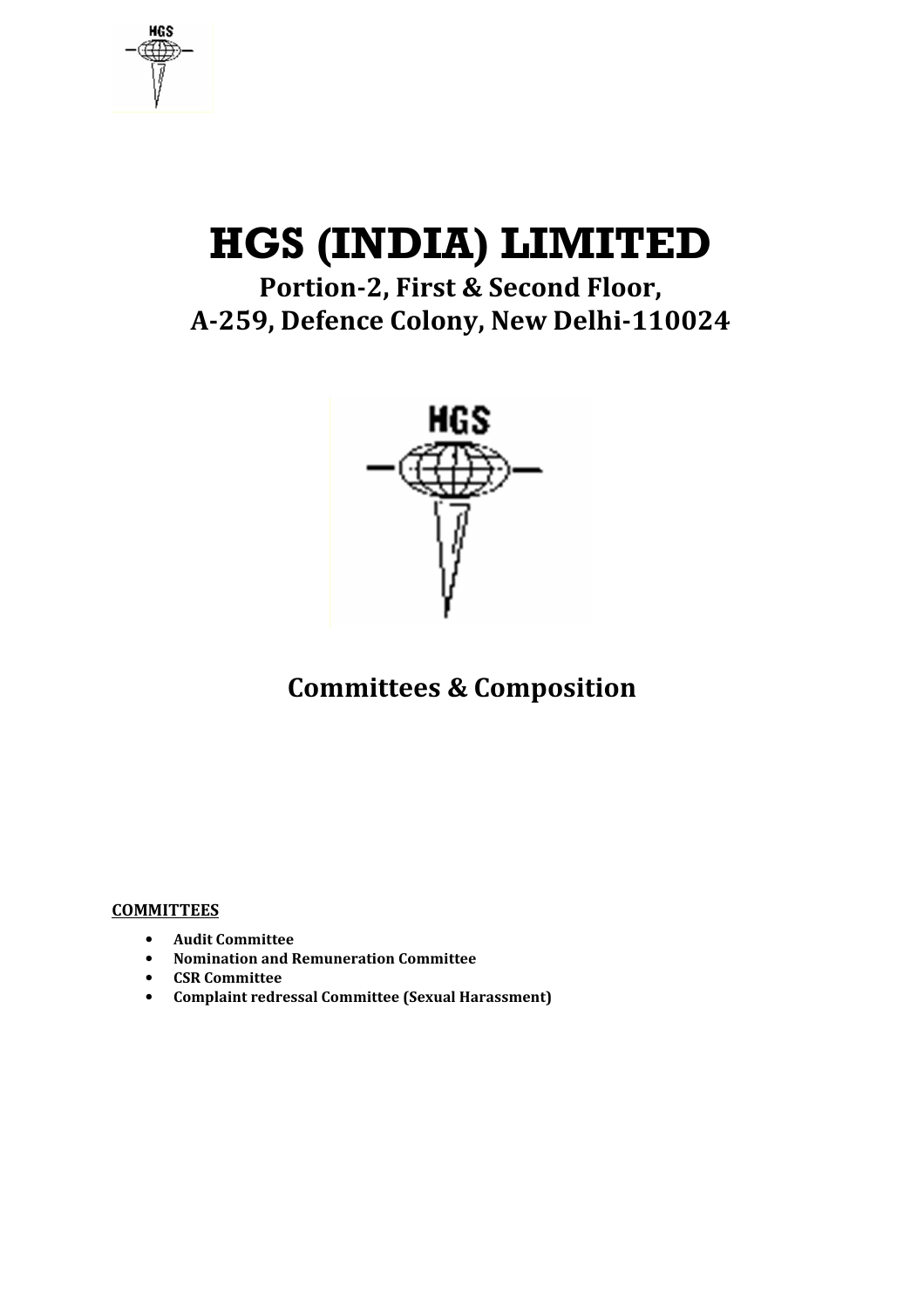

# **AUDIT COMMITTEE**

{Pursuant to the provisions of Section 177 of the Companies Act, 2013 read with Rule 6 and 7 of the Companies (Meetings of the Board and its Powers) Rules, 2013}

Composition of the Audit Committee is given below:

| Sr. No. | Name of Member   | <b>Address</b>         | Position in     | Position in |
|---------|------------------|------------------------|-----------------|-------------|
|         |                  |                        | Board           | Committee   |
| 01      | Mr. Anand Narain | C-288, Opp. Sukun      | Independent     | Chairman    |
|         | <b>Bhatia</b>    | Park, Defence Colony   | <b>Director</b> |             |
|         |                  | New Delhi-110024       |                 |             |
| 02      | Mr. Anil Dass    | 126, Malcha Marg,      | Managing        | Member      |
|         |                  | Chanakyapuri, New      | <b>Director</b> |             |
|         |                  | Delhi-110021           |                 |             |
| 03      | Mrs. Malti Sen   | 17, Kothi, Safdarjung, | Independent     | Member      |
|         |                  | Road, New Delhi        | <b>Director</b> |             |
|         |                  | 110003                 |                 |             |

### **NOMINATION AND REMUNERATION COMMITTEE**

{Pursuant to the provisions of Section 178 of the Companies Act, 2013 read with Rule 6 and 7 of the Companies (Meetings of the Board and its Powers) Rules, 2013}

| Composition of the Nomination and Remuneration Committee is given below: |  |
|--------------------------------------------------------------------------|--|
|--------------------------------------------------------------------------|--|

| Sr. No. | Name of Member    | <b>Address</b>         | Position in     | Position in |
|---------|-------------------|------------------------|-----------------|-------------|
|         |                   |                        | <b>Board</b>    | Committee   |
| 01      | Mr. Anand Narain  | C-288, Opp. Sukun      | Independent     | Chairman    |
|         | <b>Bhatia</b>     | Park, Defence Colony   | <b>Director</b> |             |
|         |                   | New Delhi-110024       |                 |             |
| 02      | Mr. Anil Dass     | 126, Malcha Marg,      | Managing        | Member      |
|         |                   | Chanakyapuri, New      | <b>Director</b> |             |
|         |                   | Delhi-110021           |                 |             |
| 03      | Maj (R) Brijendra | 28 Jor Bagh New        | Non-Executive   | Member      |
|         | Singh             | Delhi 110003           | <b>Director</b> |             |
| 04      | Mrs. Malti Sen    | 17, Kothi, Safdarjung, | Independent     | Member      |
|         |                   | Road, New Delhi        | <b>Director</b> |             |
|         |                   | 110003                 |                 |             |